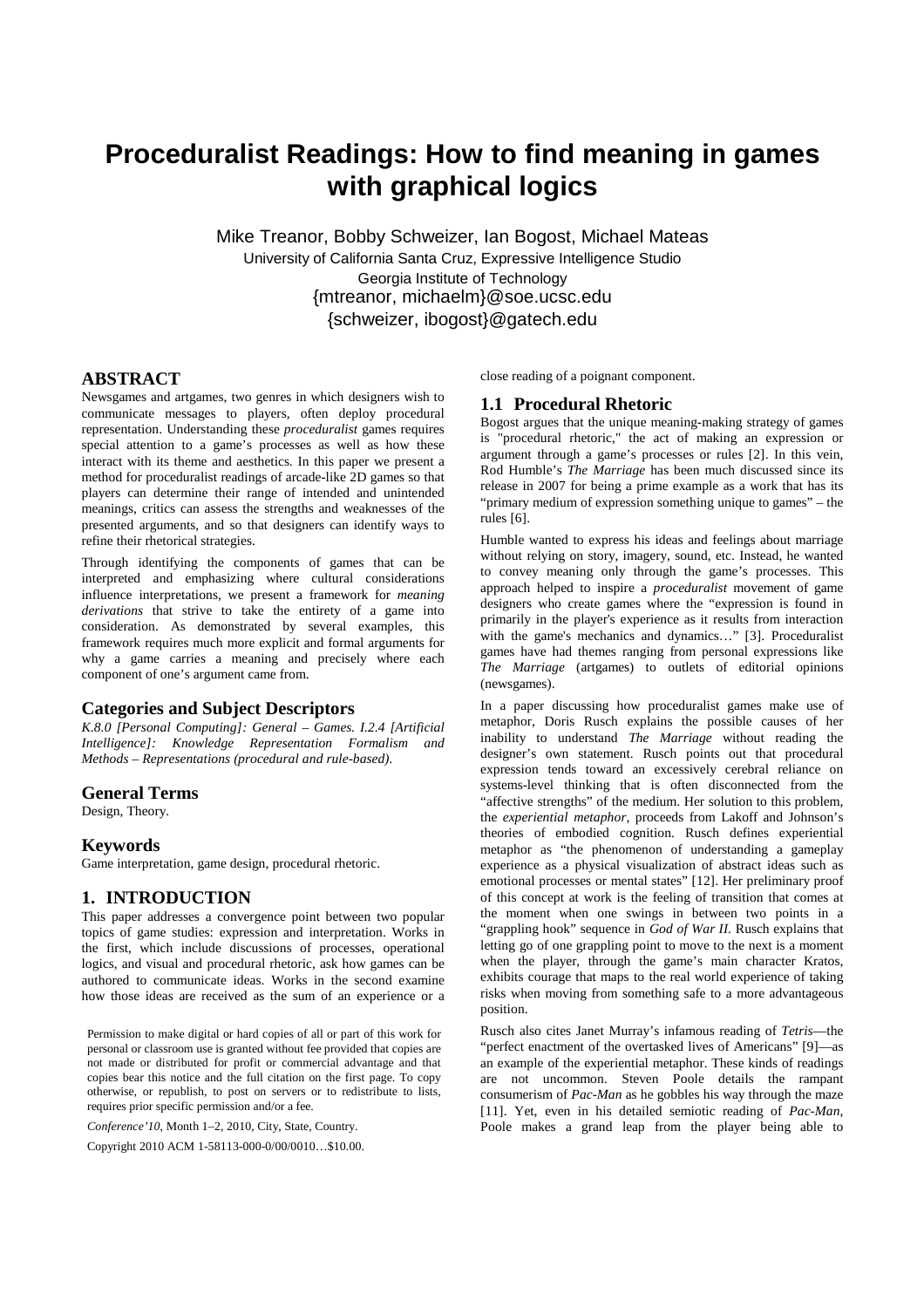

**Figure 1. A screenshot from** *The Marriage***.** 

understand how the game works to what it might say as a result. While Pac-Man is indeed consuming many pellets, the other pieces of the game do not have analogous components in the metaphor. How are the pursuant ghosts related to consumerism? What does it mean to get the fruit? Because *Pac-Man* is not obviously about any one thing, it is easy to craft creative allegories as interpretations of the experience of collecting, being chased, and chasing.

While thought provoking and relevant in many ways, the above readings of *God of War II*, *Tetris*, and *Pac-Man*, conflate action, representation and sensation. The interpretations hold only as long as the interpreter omits much of the experience of playing the game and selectively considers only the abstract experience of playing or interpretations of the game's theme.

# **1.2 Skinning**

A common failing of political games, according to Bogost, is that they "apply a political skin to existing procedural mechanics, without attempting to transfer those mechanics into rhetoric supporting a political argument" [2]. Existing games have been politically skinned with differing degrees of success depending on the coupling between the process being addressed and the mechanics of the source game. In *Mayor Munch*, a *Pac-Man* type game about the Toronto mayoral elections, the candidate moves around the maze eating ballots while avoiding other candidates. *Pac-Man* was chosen not because it is appropriate to the situation, but rather because it is familiar to the constituents. The *Gotham Gazette*'s reskinning of *Donkey Kong*, on the other hand, maps well to the electoral process as a sequence of challenges. *Donkey Con (Elephant Invasion)* gives the obstacles and landscape of *Donkey Kong* symbolic meaning in relation to the 2004 New York City mayoral race. Climbing the girders of the familiar game world, the player must avoid the falling barrels that have been reskinned to represent hurdles in the electoral process [1].

The effect is by no means perfect, but a thoughtfully applied skin produces a more meaningful experience by coherently matching a game's mechanics with its content's theme. This topic was explored in previous work where Activision's *Kaboom!* was closely analyzed to reveal what potential meanings its mechanics could carry given different skins, or themes [13]. This paper generalizes and extends the approach of analysis done in that work to be able to apply to all games with graphical logic. The role of a game's skin in meaning making is further elaborated in section 3.2.

# **1.3 Finding Meaning**

Evidenced by the effect of theme on a game's interpretation, meaning in games doesn't come from a single place. Is the meaning of *The Marriage* its reinforcement of gender stereotypes, is it that marriage requires give and take, or is it its historical importance in the game design community? The answer is all of the above and more. Bogost describes this situation by saying "videogames are a mess" [4]. To help sort out the mess, we make the distinction between *internal* readings of a game's dynamics and *external* readings of its context and form. This paper focuses on internal readings.

Video games uniquely combine operational elements (code) and interpretable elements (theme, culture and experience). It is our belief that any claim about a game's internal meaning must take *all* elements into consideration. Despite its creator's attempt to make a purely procedural game, even *The Marriage's* internal meanings rely not only on the rules of the game but also the gender connotations the blue and pink squares. In this paper we present a method for interpreting arcade-like 2D games so that players can determine their range of intended and unintended meanings, critics can assess the strengths and weaknesses of the presented arguments, and so that designers can identify ways to refine their rhetorical strategies. This approach emphasizes the variable meanings a game can hold and advocates for rigorous, comprehensive arguments for these meanings.

After defining the components of internal interpretation, we will present a framework for *meaning derivations*. A meaning derivation is a hierarchical, structured "proof" for what a game means and is the method for a proceduralist reading. The point here is not to say that meaning can be objectively proved, but instead to compensate for the lack of attention to detail in the current state of videogame interpretation. In a meaning derivation, all assumptions of the interpreter are broken into very small units and then logically constructed into rigorous cases for a claimed meaning.

# **1.4 Scope**

Arcade-like 2D games serve as excellent starting points for comprehensive bottom-up and top-down analysis. These games feature graphical logics, a type of operational logic [8] that governs movement, collision detection and physics (i.e. physical interaction) between the visual components on a display. Graphical logics, the interaction between objects on the screen, are well suited to critical analysis because one does not need to turn to the source code of a game to understand how they function. Graphical logics play out right before our eyes. For example, the collision of the ship's projectile with an asteroid in *Asteroids* clearly causes the floating rock to split into two. This is easier to understand than the invisible processes that guide the happiness of the citizens of a *SimCity* town.

Newsgames and artgames are two types of videogame made to communicate ideas, and will be used in the later examples of our approach. This method of discovering derivable meanings, however, is extensible to even the most nonsensical of games. One could validly make a claim about a world in which hot dogs, pickles, and eggs are in competition with hamburgers by applying this method to *Burger Time*. While all games make implicit arguments about the world by encoding ideas as processes, we have focused on games that have explicit communicative intentions.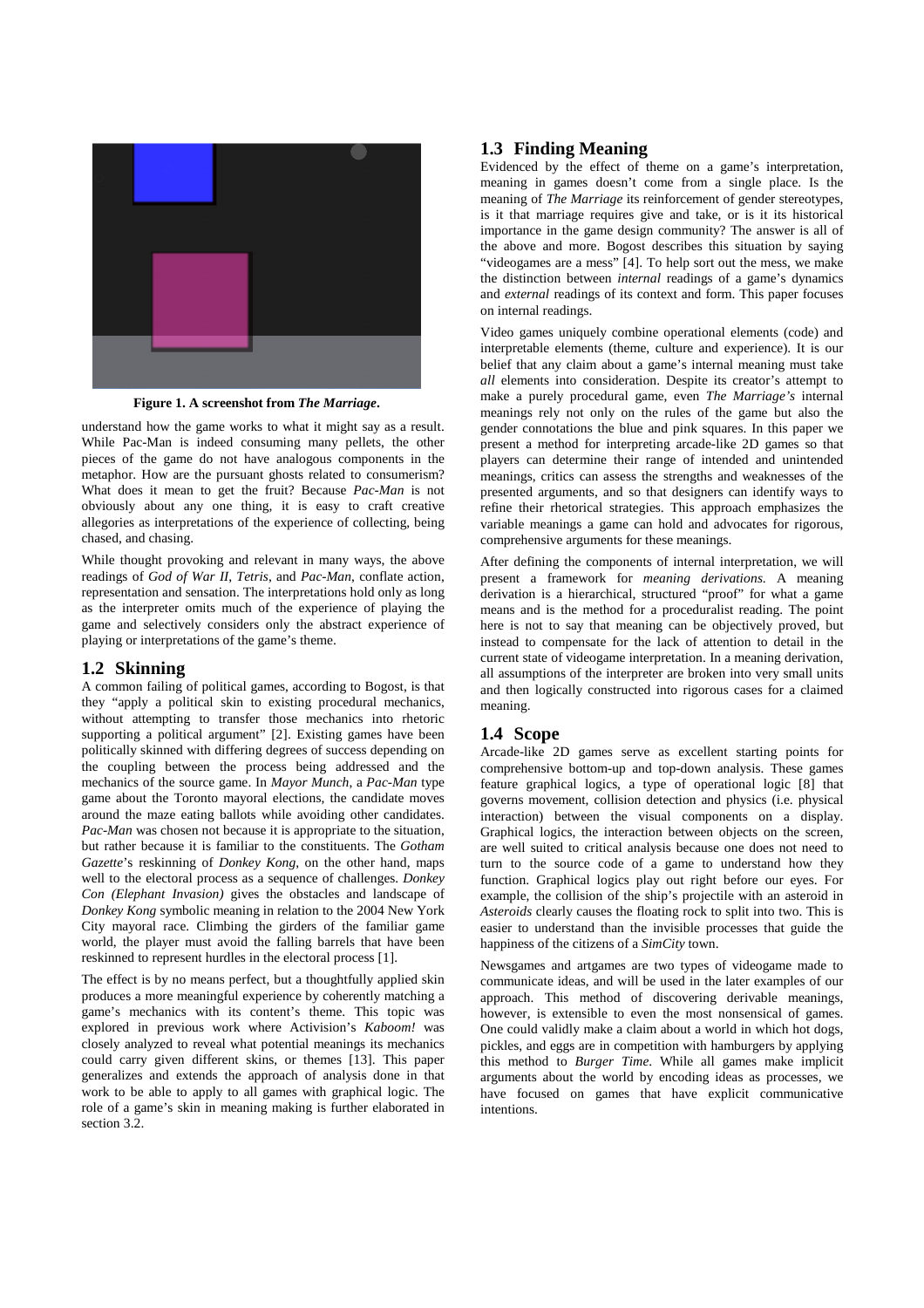It should also be noted that a game's audio can be significant to a game's interpretation. However, for the purposes of this paper, all aural components are omitted.

# **2. THE CODE**

To analyze a game using this method of interpretation, we begin by defining the game's components and identifying how they interact with each other. This produces individual units of meaning that possess a set of rhetorical possibilities. The process of determining which of the possibilities has been selected is the subject of the next section.

Code-based components of a meaning derivation should be considered without initial interpretation. While it is useful to refer to an entity by its visual or textual labeling, understanding what it is should have no bearing on what it is doing or how it is interpreted at this stage. The dishonest politician isn't spreading lies that ruin the honest politician's reputation, but he is spawning objects that cause a meter to go down. Thematic considerations, like the dishonest politician and lies, are discussed in section 3.2. The purpose of this separation is to allow all assumptions about a game's theme to made explicit and not be conflated into the descriptions of the mechanics.

This process is different than looking at the source code and describing the game it might produce. By starting with the game instead of the algorithms that comprise it, the player and critic are forced to focus only on that which is being represented. It is also possible that parts of a game's code are necessary for it to function but don't contribute to the core of the argument. Knowing the precise way collisions are handled may or may not have meaning in the sense we are looking for. The interpreter chooses what aspects of the code to consider. However, in order to avoid the pitfalls of the *Pac-Man* and *Tetris* interpretations described above, it is important that as many observable aspects of the mechanics be considered as possible.

# **2.1 Definitions**

### *2.1.1 Entities*

Any element that can be described by a game mechanic, is involved in the dynamics of the system, and can be themed to produce meaning is an entity.

An entity can be singular or plural depending on how it interacts with the rules of the game. Pac-Man, for example, is a singular entity because he is the only of his type displayed on screen. If each of the four ghosts in *Pac-Man* behaved identically they could be considered a plural entity—though there are many, they are functionally one. But because Inky, Pinky, Blinky, and Clyde are each programmed with their own behavioral patterns, a more careful analysis would separate them into four distinct entities. Entities can also exist in arrays, like the projectiles firing from a spaceship.

Topographic elements can also be considered entities if they are involved in the dynamics of the system. The walls in Atari's *Combat* are not only physical barriers that restrict the movement paths of the tanks but, in certain modes, surfaces which reflect projectiles. The interpreter can choose whether or not these entities hold meaning or are merely artificial constructs taken from existing game design patterns.

Similarly, a region of the screen can be an entity if it has some effect on the mechanics. The "neutral zone" in *Yars' Revenge* protects the Yar from the Qotile's missile while preventing the Yar from firing. Also, when the player misses a falling bomb in *Kaboom!* it can potentially be thought of as colliding with a region even though the region is not pictured [13].

### *2.1.2 Meters*

Meters are a special kind of entity which can appear on screen but may also exist behind the scenes. They can keep track of a player's progress or count the number of times an event has occurred. Meters track events in the system and have a descriptive word that precedes their number or graphical representation to note what they are keeping track of. For example, in most games there is a meter for "Score."

A game about bringing food to those in need might have a meter that is incremented or decremented every time the player carries a meal from one side of the screen to a person on the other. While a generic score meter would keep track of the number of times this event occurs, a "Hunger" meter might decrement to illustrate the effect of this good deed. Likewise, a "Happiness meter" might increase on each successfully delivered meal.

Based on the Western spatial metaphors of "good is up, down is bad," increasing score is usually interpreted as positive. Though usually straightforward, this assumption is often ignored. In *Bailout: The Golden Parachute*, the player earns 100 points for each banker that is successfully offloaded onto the backs of the taxpayers. Because this action produces an increase in points it is assumed that burdening the taxpayers is a good thing. If this score were labeled "taxpayer burden," the vivid language would subvert the "up is good" implication (this will be further elaborated in section 4.2).

When meters are not visibly displayed it is up to the player to interpret how they function abstractly. In some cases, it may not be necessary for a player to know that it takes ten collisions to enact a state change, but only that such a change exists.

### *2.1.3 Goals*

The goal of a game can be interpreted in two ways. First, there may exist a goal that represents the completion of a task and the end state of the game. The goal might be to collect all the dollar bills on the screen, to collect all the dollar bills in a certain amount of time, or to collect as many dollar bills as possible before losing all the lives the game has allotted. Completing or failing to complete these goals would then reset the game.

The second type of goal doesn't have an end state but is merely the task the player is supposed to engage in to gain understanding of the system. An example of this is illustrated in section 4.1 by *Molleindustria's Free Culture Game*, which cannot be won or lost. Instead, the goal of the game is to attempt the designated task for as long as it takes to realize the task is overwhelmingly difficult. Choosing to not set an end state is a pointed rhetorical strategy.

# *2.1.4 Player and Control*

It is often appropriate to assume that the player takes the perspective of the entity they control. Given a task, the player controlled entity pursues a goal. They may not agree with playing as the politician stealing votes while dodging the watchdog media, but the game is more likely about the politician's desire to not get caught than it is the media's desire to catch him. This is why *Molleindustria's McDonald's Game* was often interpreted by players as being about the difficulties of running a multi-national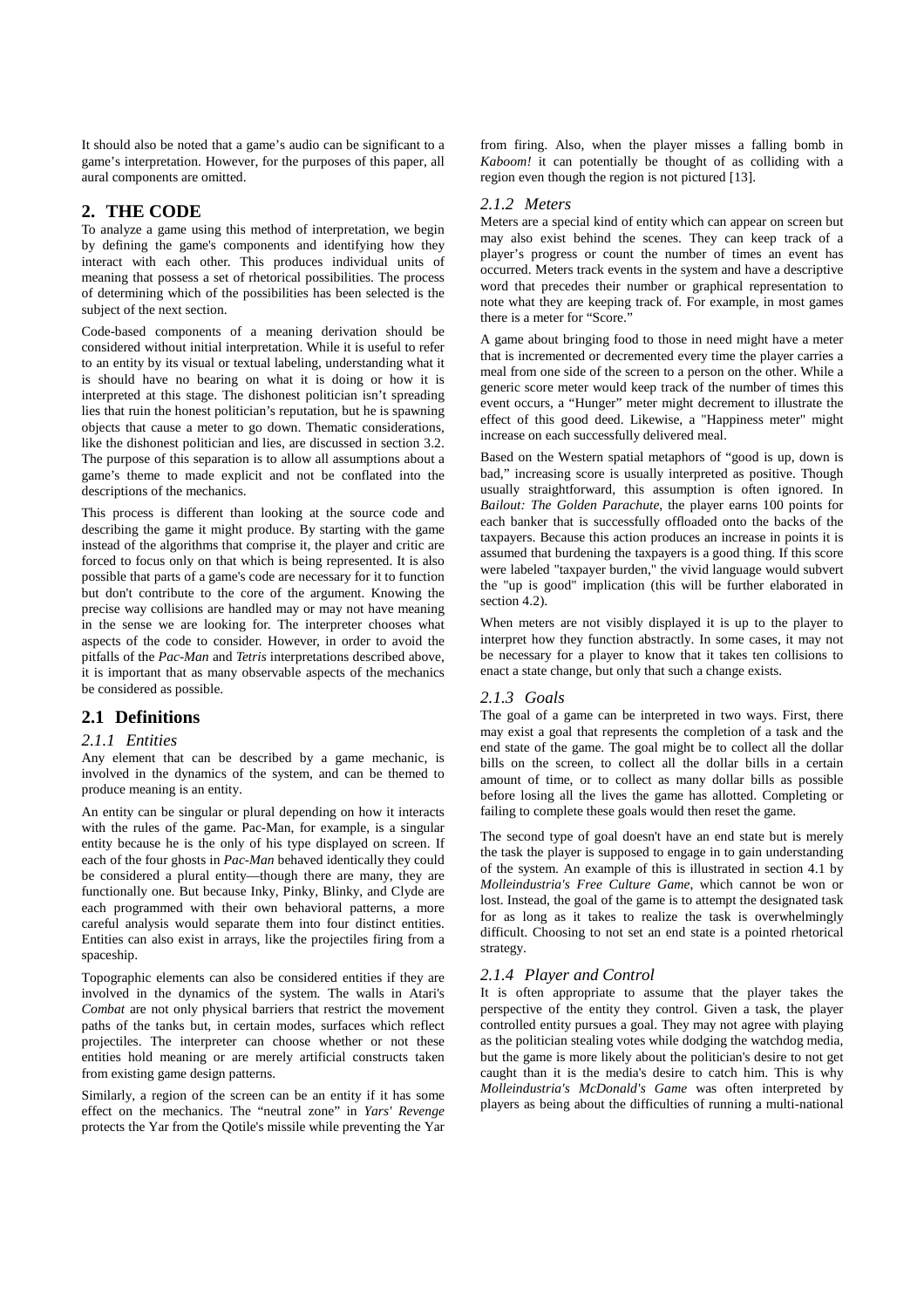corporation rather than the detrimental practices of a fast food conglomerate [1].

Specifying the method of player control can also be important. A game played with a mouse is different than one controlled with a keyboard or a touchscreen.

# **2.2 Mechanics**

The mechanics, or rules, of the game determine the results of interactions between game entities. A rule may declare something as simple as one entity spawns another or it might declare that the result of a collision between two entities increments a meter.

When noting a mechanic, the player chooses the language that best describes what they perceive as happening. If entity B is always ten pixels from A, the player might describe it as "B stays behind A." Whether B is shadowing A or A is leading B around does not become apparent until the dynamics and theme are taken into account, as is explained in the next section. While the way a computer interprets code is objective, which mechanics are considered or recognized can vary between interpreters. When specifying definitions and mechanics, the interpreter should try to be as true to the code as possible as inaccurate descriptions of the code are provably incorrect.

# **3. THE INTERPRETED COMPONENTS**

While definitions and mechanics are specified in code, meaning is far from it. To make a claim about a game's meaning necessarily involves making generalizations and interpretations about what is observed. These interpretations are based on the individual's worldview and lifetime of experiences. In the context of a meaning derivation, we will refer to subjective influence on the meaning of game as *culture*. For example, the color green is generally understood to be a "happier" color than red within some cultures. When used in an interpretation, these assumptions need to be explicitly stated. For the purposes of analysis, culture could be defined to be the group of people such that the assumptions made will hold true. Viewed in this way, a meaning derivation should hold for at least one "culture."

# **3.1 Dynamics**

The dynamics of a game are "the run-time behavior of the mechanics acting on player inputs and each others' outputs over time" [7]. For example, if a game's goal was to collect money, and there were clay pots which when destroyed released money that the player could collect, a dynamic of this game would be that the player would go around destroying pots. Dynamics describe the emergent behavior of the system.

Dynamics can refer to other dynamics in their definitions. For example, if there was an AI-controlled shop keeper who would yell obscenities when his clay pots were destroyed, because of the dynamic defined above, we could say that the game has an additional dynamic of this game is that the player will tend to make shop keeper yell obscenities.

The emergent nature of videogames makes the list of possible dynamics limitless. Because dynamics exist in a mathematical sense before they are picked out for use in the derivation of meaning, culture is not considered to have a direct influence on their formation.

However, like mechanics, it could be argued that the recognition of which dynamics to observe and utilize in a meaning derivation could be influenced by culture. While this may be true, because differences of opinion with code-related considerations are more

often misunderstandings than serious differences of opinion, we do not consider mechanics and dynamics to be directly influenced by culture in the same way theme and aesthetics (described below) are.

# **3.2 Theme**

As noted above, purely abstract mechanics cannot reliably carry meaning. Even the minimalist artgame *The Marriage* relies heavily on the pink and blue colors of the squares to represent gender in order to give its mechanic-based metaphor footing. Theming, which usually involves visual representation or textual explanation, clarifies assumptions being made about a game and shapes the interpretation of mechanics. Because a single mechanic can be interpreted in numerous ways, even the most common sense thematic considerations can explicitly select one interpretation over another.

Theme can also refer to the audio of a game. For example, the sound played upon a collision between two entities' positive or negative connotations could greatly influence a game's interpretation. These connotations are of course influenced by a player's culture.

## *3.2.1 Rhetorical Affordances*

In previous work, the abstract mechanics of Activision's *Kaboom!* were closely analyzed and a theory of meaning through the theming of *Kaboom!* was presented. By simply replacing the images of the Mad Bomber, the bombs and the buckets, the interpretation of the game changed drastically. Starting with the assertion that *Kaboom!* was a game about protecting an unseen world from the attacks of a Mad Bomber, several rounds of retheming produced other reasonable interpretations for the simple design mechanic of objects dropping from the top of the screen down to the bottom while something in the middle tries to collide with them [13].

That study demonstrated that any set of game mechanics carries with it a set of *rhetorical affordances*. Rhetorical affordances are defined here to be the opportunities for representation made available by the rules that govern the relationship between objects and processes in a system. The meaning that is being selected from a set of possible meanings afforded by a game mechanic is a product of its relationship between other dynamics in the system and the thematic mapping that specifies its domain.

As a simple example, consider two entities, A and B. If B collides with A, B disappears. This mechanic is often used to represent destruction or collection. A reasonable interpretation of this mechanic depends on how A and B are portrayed. For example, if A were to be a human head with its mouth open, and B were to be a hamburger, with some certainty we could say that most would interpret that mechanic/theme combination as representing a man eating a hamburger. But we cannot say that the mechanic itself always represents eating.

If we were to theme A as a chicken and B as a cannonball, we would not likely assume that the cannonball is being removed from the playing field because the chicken is eating it. By nature of its role as a weapon, it is likely that (even in the absence of a game mechanic depicting harm) the cannonball is attacking the chicken. These are just two of the many interpretations that the collision between A and B removing B affords.

### *3.2.2 Thematic Considerations*

In simple arcade-like 2D games like those described in this paper, enumerating a game's mechanics is a relatively straightforward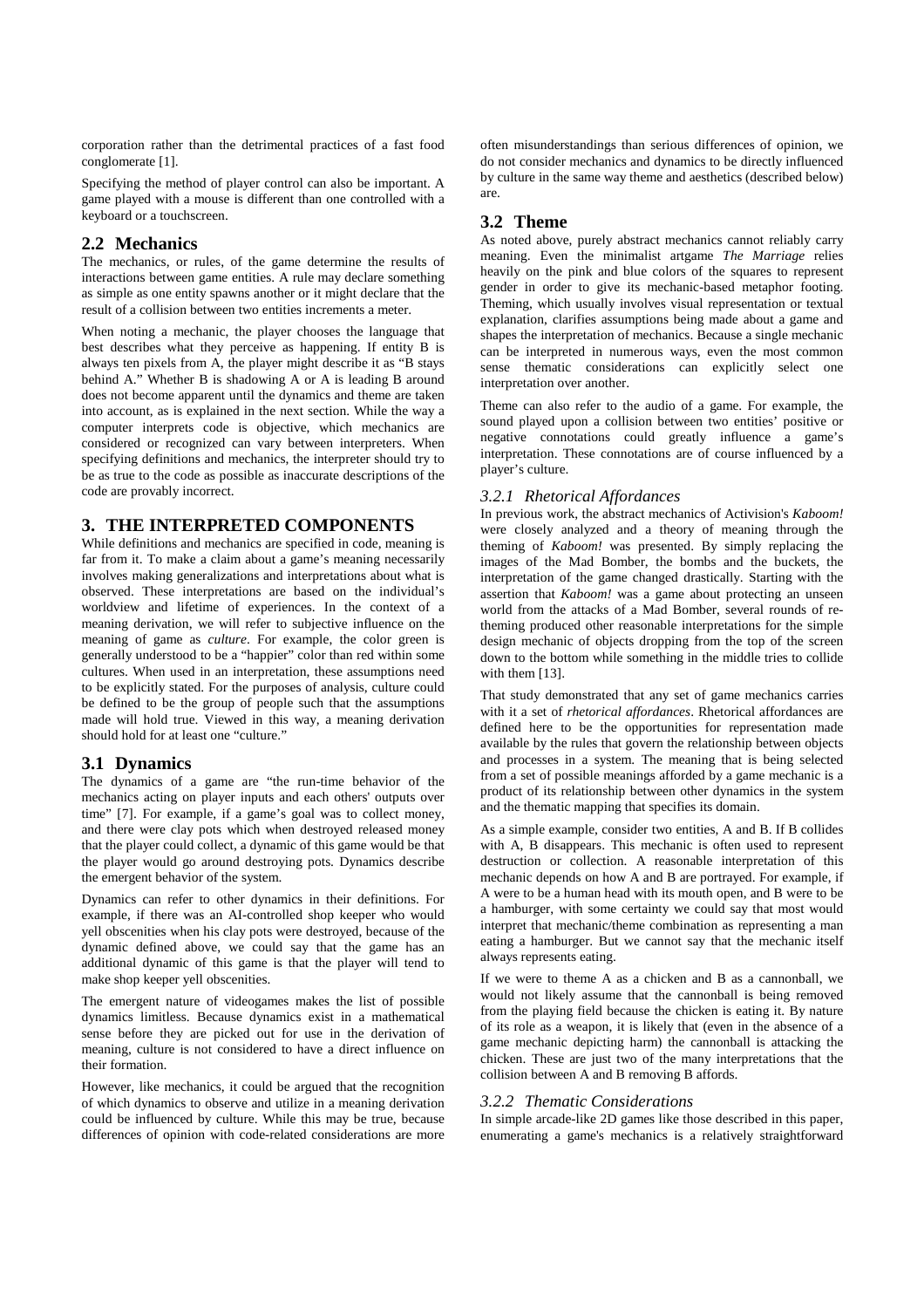process. The player and critic might decide the scope or level of detail of their analysis, but a thorough deconstruction should produce largely the same results. Thematic interpretations, on the other hand, introduce culturally influenced interpretation to the formal model.

To fully argue that the simple abstract mechanic of a collision between A and B represents the act of eating requires that B is edible and that A is something that can eat. Likewise, to argue that B is attacking A requires that B is something that is reasonably understood to harm A. But for a creative vegetarian, the collision of the hamburger with the man might be interpreted as an attack. Likewise, a world could exist in which chickens eat cannonballs. But, based on our knowledge and the context of the game, it is much more likely that an explosive volley has been launched at the barnyard fowl. This sort of common sense reasoning applied to theme has been explored in Nelson and Mateas' previous work on automated game theming [10].

Various levels of specificity can be used when detailing thematic considerations in a meaning derivation. For example, it may not be necessary that B is edible or that A is something that can eat for someone to understand a differently themed game with the same mechanics to represent eating, especially when deployed as metaphor. A politician "hungry" for an electoral win may "eat" the money of his campaign donors.

In the process of analyzing a game, thematic considerations are where the interpreter concentrates his or her assumptions that give meaning to the mechanical arguments (described below). Disagreements or points of discussion about an interpretation will often focus around the thematic considerations.

# **3.3 Aesthetics**

The aesthetic considerations of a game sum up how it feels to play. Aesthetic considerations are purely abstract sensations. For example, a game may feel "frantic" or "calm." Aesthetics inform Rusch's experiential metaphor [5] and is also part of the influential MDA framework [7].

Aesthetic judgments may be applied to definitions, rules or dynamics and are also informed by the theme of the game. For example, a game that involved many spiders moving around on the screen while the player has the goal of avoiding them could be described as "scary" by some while if these spiders were rethemed to be flower petals the same set of mechanics could be described as "fun." Furthermore, an individual's notion of aesthetics is informed by his or her culture as it is entirely possible that avoiding spiders would not carry the same connotations in all cultures.

# **4. MEANING DERIVATIONS**

With the above described components, an interpreter can derive meaning in two ways. The first is top-down: meaning *constructed*  by starting with an interpretation and identifying how the lower level components make a convincing case for that meaning. The second is bottom-up: meaning *discovered* by identifying the components and considering combinations for rhetorical significance. Each significant combination of components would be one out of a game's practically limitless set of derivable meanings.

As shown in figure 2, the definitions and mechanics of a game combine to form dynamics. Thematic considerations are informed by the player's cultural context and expectations. The aesthetics of the experience are formed by the dynamics, theme and culture of the player. Each interpreted component's origin must be specified in terms of the components that were used in its formation. For example, specific components from the definitions and mechanics categories could combine to form a dynamic and some assumption about culture and a dynamic could form an aesthetic consideration. Next, these interpreted statements combine to form an argument for meaning. Below are two examples that fully demonstrate this process. The first uses meaning derivation to show the rhetorical success of a proceduralist game, while the second demonstrates how meaning derivation can be used to expose missed opportunities for expression.

## **4.1 Example 1: The Free Culture Game**

Game studio *Molleindustria* produced *The Free Culture Game* in 2009 as "playable theory." According to the text accompanying the game, "*The Free Culture Game* is a game about the struggle between free culture and copyright. Create and defend the common knowledge from the vectorial class. Liberate the passive consumers from the domain of the market." The theory, from McKenzie Wark's *A Hacker Manifesto* [14], uses the phrase vectorialist to refer to the owners of data in contrast to the producers, the hackers.

The definitions and goal are explained using text before the game begins, providing us with a point of comparison between the authorial intention and our experience of the game.

To illustrate how the depth of reading can influence interpretation, we will take two passes at *The Free Culture Game*. The first represents the experience of playing the game once for a short



**Figure 2. The relationships between the components of a meaning derivation.**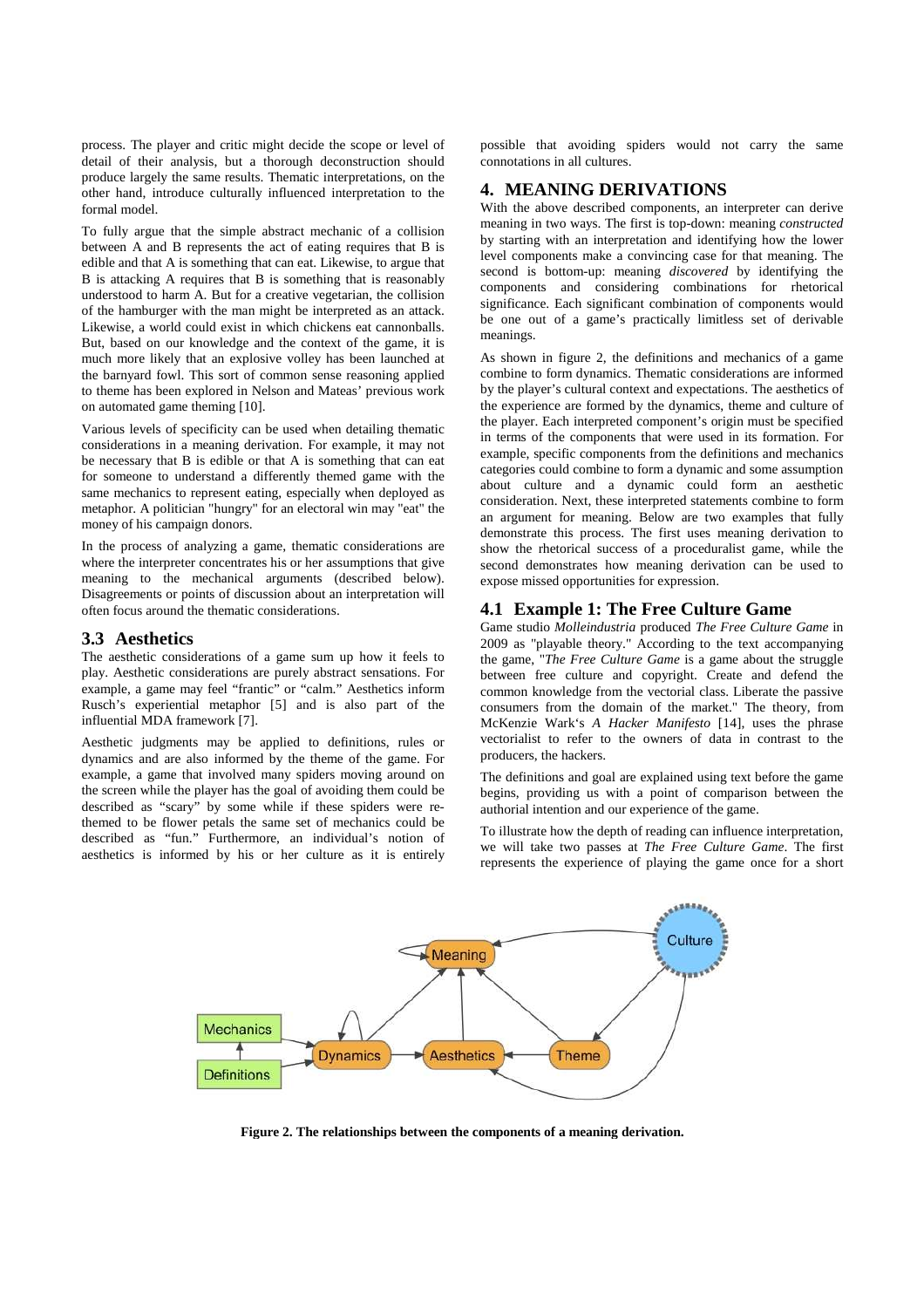

#### **Figure 3. In** *The Free Culture Game* **the player controls the blue entity (the force of the commons) and pushes the yellow light bulbs (ideas) toward the inward facing people.**

amount of time, as one might do when curiously clicking a webpage link referred by a friend. The second is a deeper reading that adds additional definitions and dynamics that would be identified by a critical eye.

We begin by defining the entities, meters, goal, and mechanics. The entities are anything that governed by rules or participate in mechanics. Though we cannot see any meters on screen, playing the game makes it apparent that numbers are being counted behind the scenes and that the green people fade into a duller color over time and eventually convert into the grey people in the grey outer ring. The opening text of the game explicitly states the goal of turning everybody into people in the Commons and that the player is the distributor of knowledge.

#### **Definitions:**

#### **Entities:**

- Cursor (Blue Circle)
- Producers (Green People)
- Consumers (Grey People)
- New Ideas (Yellow Lightbulbs)
- Vectorialist (Vacuum)

#### **Meter:**

- Ideas Absorbed

- **Goal:**
- Turn everybody green

#### **Control:**

- Player is blue circle controlled by mouse

#### **Rules and Mechanics:**

- Producers spawn new ideas
- New ideas are moved by an indirect force from the blue circle
- Vectorialist moves near group of new ideas
- Vectorialist pulls in new ideas
- Collision between new ideas and the Vectorialist causes new ideas to disappear
- Collision between new ideas and green person increases Ideas Absorbed
- Ideas Absorbed goes down slowly over time

- Producer with empty Ideas Absorbed meter changes to Consumer

### **Dynamics:**

- **dynamic(1)**: Because producers create new ideas, the player's goal is to turn everybody green and the player exerts force on new ideas, *the player will push ideas toward green people to keep them from turning grey*

- **dynamic(2)**: Because the vectorialist pulls in new ideas, a collision between new ideas and the vectorialist causes new ideas to disappear and *the player must get between the vectorialist and new ideas to prevent them from being sucked up*

#### **Themes:**

- **theme(1)**: Green people are made to look happier than grey through color and animation

- **theme(2)**: New ideas are desirable objects

- **theme(3)**: Vectorialist visual design is a cold grey and its behavior is automatic, both unfavorable connotations

#### **Aesthetics:**

- **aesthetic(1)**  $\rightarrow$  the lack of control over the indirect force that determines how the player's cursors acts on the ideas is frustrating

#### **Meanings:**

- dynamic(1)  $\land$  aesthetic(1)  $\land$  theme(1)  $\rightarrow$  **meaning(1)**: New ideas are hard to control but, with careful attention, they will benefit everybody

- dynamic(2) ^ theme(1) ^ theme(3) ^ meaning(1)  $\rightarrow$ **meaning(2)**: the vectorialist is out to steal ideas and does not care about the happiness of people

If a player only spends a couple minutes with *The Free Culture Game*, it is likely that their interpretation is that free ideas need to be protected from ravenous privatization of a force that turns active producers into passive consumers. This process, as it turns out, is quite difficult and needs to be tended to with care or else all producers will be converted to consumers and there will be no more new ideas.

But the system represented by Molleindustria's game does not actually spiral into a single inevitable conclusion. Instead, careful observer will note there are additional dynamics at play which demonstrate the vectorialist's need for new ideas to keep consumers happy. We will briefly define those new components.

# **Entities:** Old Ideas

### **Meters:** Ideas Fed

**Mechanics:**

- Vectorialist feeds the new ideas it collects as old ideas to **Consumers**
- When meter Ideas Fed reaches zero, Consumer changes into Producer
- As Ideas Absorbed meter fills, Producer creates New Ideas more frequently

In the first playthrough it appeared that the vectorialist was taking ideas out of the commons, but the introduction of the Old Ideas element creates a direct relationship between the ideas taken and the ability to keep the Consumers happy. Additionally, when producers are happier they can generate more new ideas.

#### **Dynamics:**

**dynamic(3)**: if the vectorialist does not have enough ideas Consumers will move back to the Commons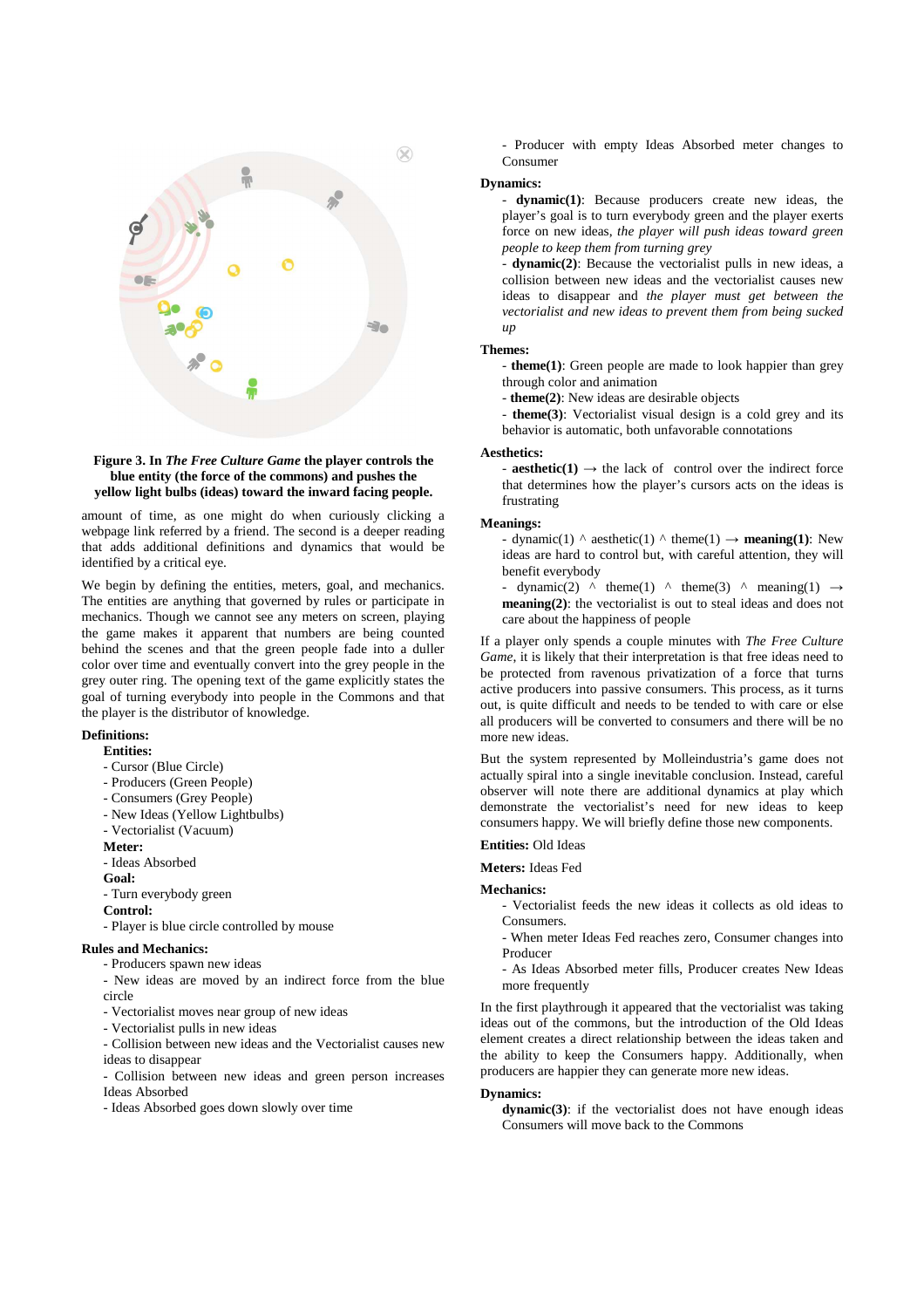

**Figure 4.** *Bailout: The Golden Parachute***. The player drops CEOs out of a plane onto the taxpayers below.**

### **Meaning:**

dynamic(3)  $\land$  theme(2)  $\land$  dynamic(1)  $\rightarrow$  **meaning(3)**: If more ideas are believed to be better than fewer ideas, then maximizing idea production takes active intervention in the commons. Otherwise, the process is cyclical but stagnant.

Because there is no end state, *The Free Culture Game* will continue indefinitely without player interaction. Unhappy consumers will return to the commons to become producers again and the vectorialist will endlessly pursue those new ideas. It is not a game to be won or lost, but rather a "playable theory" that illustrates how variables in the system are handled.

#### *4.2* **Example 2:** *Bailout: The Golden Parachute*

*Bailout: The Golden Parachute* was one of handful of iPhone games created to comment on the government decision to provide loans to major financial companies and the automotive industry in the wake of the post-2008 economic recession. While its visual style does not follow the genre conventions of the traditional political cartoon, it positions itself as a satire in the same vein.

The player drags their finger back and forth across the screen to control the position of a plane flying overhead and, when they spot a car driving across the bottom of the screen they press a button to drop a CEO from the plane onto the car. Successfully landing on the passing auto earns points, while missing it creates a splattering collision with the asphalt. Obstacles—white clouds that slow the fall, dark clouds that electrocute, and tornados that bounce the CEO back up into the air—pass between the plane and cars below.

As a game that labels itself as commenting on the bailout, it carries little actual commentary about the event beyond its charged metaphorical representation. As Bogost observes in *Persuasive Games*, "not all videogames about politics are political" [2]. *Bailout: TGP* refers to a current event without actually addressing it.

Using a more formal first order logic notional scheme as an alternative to the plain English descriptions of *The Free Culture Game*, we will surface level meanings of *Bailout: The Golden* 

*Parachute* and suggest ways of changing the game's design to reinforce a stronger rhetorical position.

# **Definitions:**

- **Entities:** 
	- Plane
	- CEOs
	- Regular Folk Cars
	- White Clouds
	- Black Clouds
	- Tornado - Ground
	-
	- Golden Parachute
	- **Meters:**
	- Score
	- Lives
	- Saved CEOs
	- **Goal:**
	- maximize(score)
- **Player:**
- controls(player, plane)
- onButtonPress(dropFrom(CEO,Plane))
- **Mechanics and Rules:** 
	- **mechanic(1)**: drivingLeftToRight(Car)
	- **mechanic(2)**: flyingBackAndForth(Plane)
	- **mechanic(3)**: dropFrom(CEO,Plane)
	- $-$ **mechanic(4)**: collision(CEO,Car)  $\rightarrow$  incScoreBy(100 +
	- [#cloudsHit x 100])
	- **mechanic(5)**: collision(CEO,Car) → incSavedCEOsBy(1)
	- $-$ **mechanic(6)**: collision(CEO,Ground)  $\rightarrow$  decLivesBy(1)
	- **mechanic(7)**: collision(CEO,White Cloud) →
	- slowFallRate(CEO)
	- **mechanic (8)**: collision(CEO,White Cloud) →
	- incScoreBy(#cloudsHit x 200)
	- **mechanic(9)**: collision(CEO, Black Cloud) →
	- decLivesBy(1)
	- **mechanic(10)**: collision(CEO, Tornado) →
	- bounceUp(CEO) ^ incScoreBy(300)
	- **mechanic(11)**: incRoundNumber() → incObstaclesPresent() - **mechanic(12)**: collision(CEO,Golden Parachute) →
	- incScoreBy(400)
	- $-$ **mechanic(13)**: ifEquals(Lives,0)  $\rightarrow$  gameOver
- **Dynamics:** 
	- mechanic(3)  $\land$  mechanic(4)  $\land$  controls(player, plane)  $\land$ goal(maximize(score)) → **dynamic(1)**: Plane wants to drop
	- CEOs onto the passing cars below
	- onButtonPress(dropFrom(CEO,Plane)) → **dynamic(2)**:
	- Multiple CEOs can be dropped consecutively
	- dynamic(1)  $\land$  mechanic(8)  $\rightarrow$  **dynamic(3)**: the Plane wants to drop CEOs through White Clouds

#### **Themes:**

- **theme(1)**: CEOs flail their arms as they fall signifying helplessness
- **theme(2)**: Mattress tied to roof of car implies family has been displaced from their home
- **theme(3)**: Plane is owned by a corporation or government
- **theme(4)**: CEOs have comical elaborate death animations

### **Aesthetics:**

- dynamic(1)  $\land$  theme(1)  $\land$  theme(4)  $\rightarrow$  **aesthetic(1)**: purposely harming CEOs has a satisfying quality